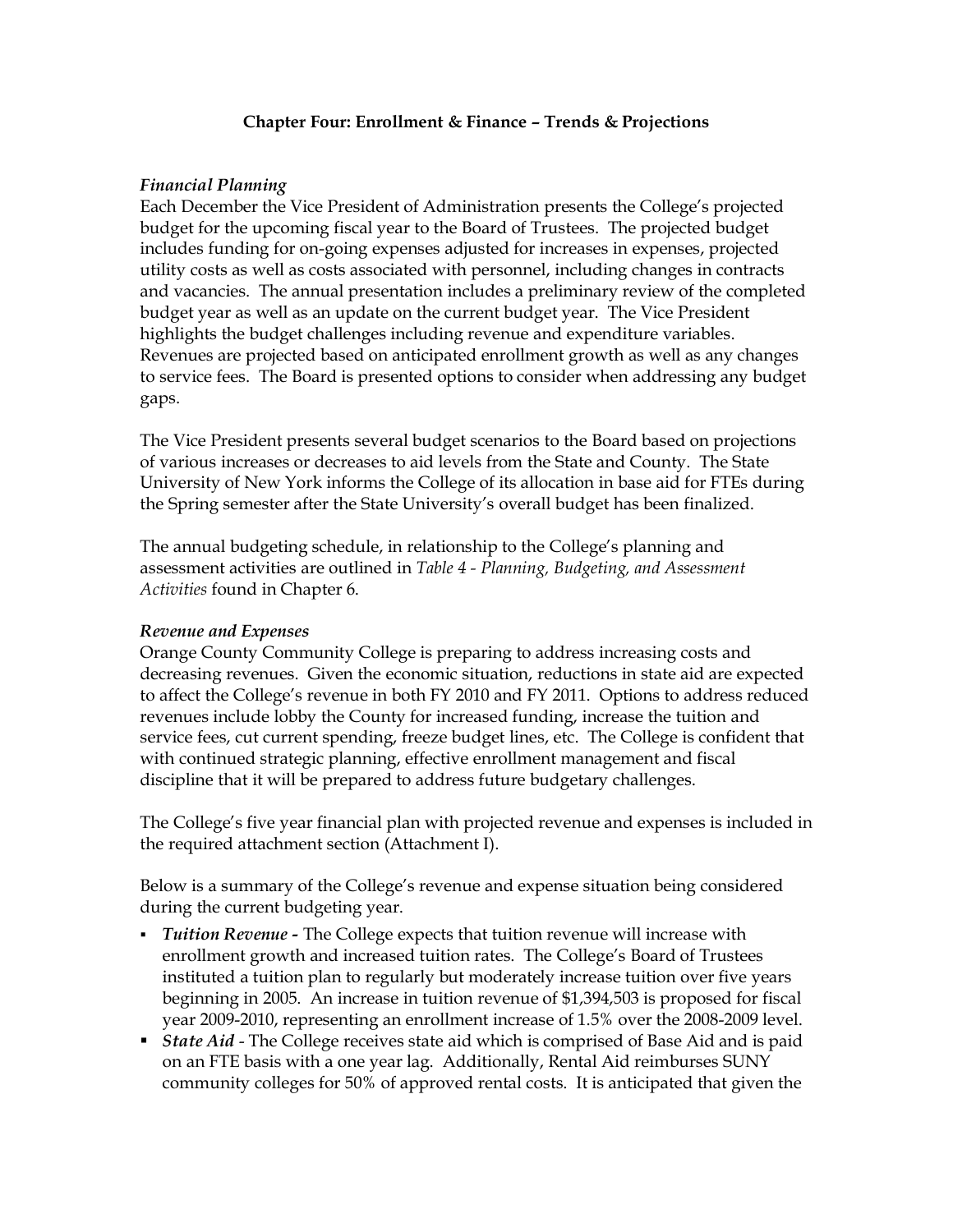fiscal environment, increases in base aid from the State are unlikely. The College is preparing for base aid reductions for both FY 2010 and FY 2011.

**• County Revenue** - Orange County, as the College's local sponsor, provides funding for its operations. The College continues to be fortunate that the County provides for a significant portion of the budget. Over the last five years, the College has averaged 5.3% increase in aid from the County. In preparing budget projections, the College has taken into consideration the economic climate and has projected modest increases from the County each year.

The proposed increase in County aid for 20092010 of 9.5% or \$1,510,670 provides aid at 32.58% of the total budget, not including chargeback revenue that equals 3.6% of the budget. This increase will allow the College to fund initiatives consistent with the Strategic Plan, Academic Master Plan and the IT Master Plan.

- **Chargeback Revenue** The College receives revenue from other New York counties on behalf of in-state students. The rate is based on a formula that primarily involves the County contribution. The average rate in 2009 of all 30 community colleges was \$2,653. Due to the commitment from Orange County, the College's chargeback was \$4,360.
- ß *Service Fees* It is College practice to regularly review the schedule of service fees including surveying comparable sized colleges to identify where fee adjustments should be made. The schedule of tuition and fees is available for students to access at *www.sunyorange.edu/bursar/tuition\_fees.shtml*. The Board of Trustees approved a multi year schedule of regular increases in the Technology Fee. The IT Master Plan provides direction for the spending of generated fees.
- **College Costs Personnel** The College's largest budget expense is the salaries and associated benefits for staff and faculty. Personnel comprise fifty-nine percent (59%) of all spending. Spending for personnel is expected to increase at 5 to 6% per year through FY 2013. The ten year average of increases in salary spending is 4.6% per year. In 2008, the College settled labor contracts with the Faculty Association, Staff and Chair and CSEA.

The increases in proposed personal service of \$2,330,989 is primarily due to projected mandatory salary increases for faculty, administrative staff, civil service staff, adjunct faculty, faculty promotions and merit increases for faculty and staff. For 2009-2010, new staffing positions for the Newburgh campus will be requested.

- **College Costs Equipment** The areas of technology and health professions generally demand the most spending in order to remain competitive and innovative. The College's Office of Institutional Advancement actively pursues funding from private sources, donations, foundation and corporation grants, etc., allowing the College to purchase needed and additional equipment for such initiatives. While the FY 2007 budget saw an increase of 43% in equipment costs, the College plans to keep costs level in upcoming budgets. Much of the equipment budget is allocated for equipment related to instruction and technology.
- Contractual Costs Increased energy costs are a continued concern given the age of many of the College's buildings and overall facilities. The College's Sustainability Committee in collaboration with the Facilities and Maintenance Department are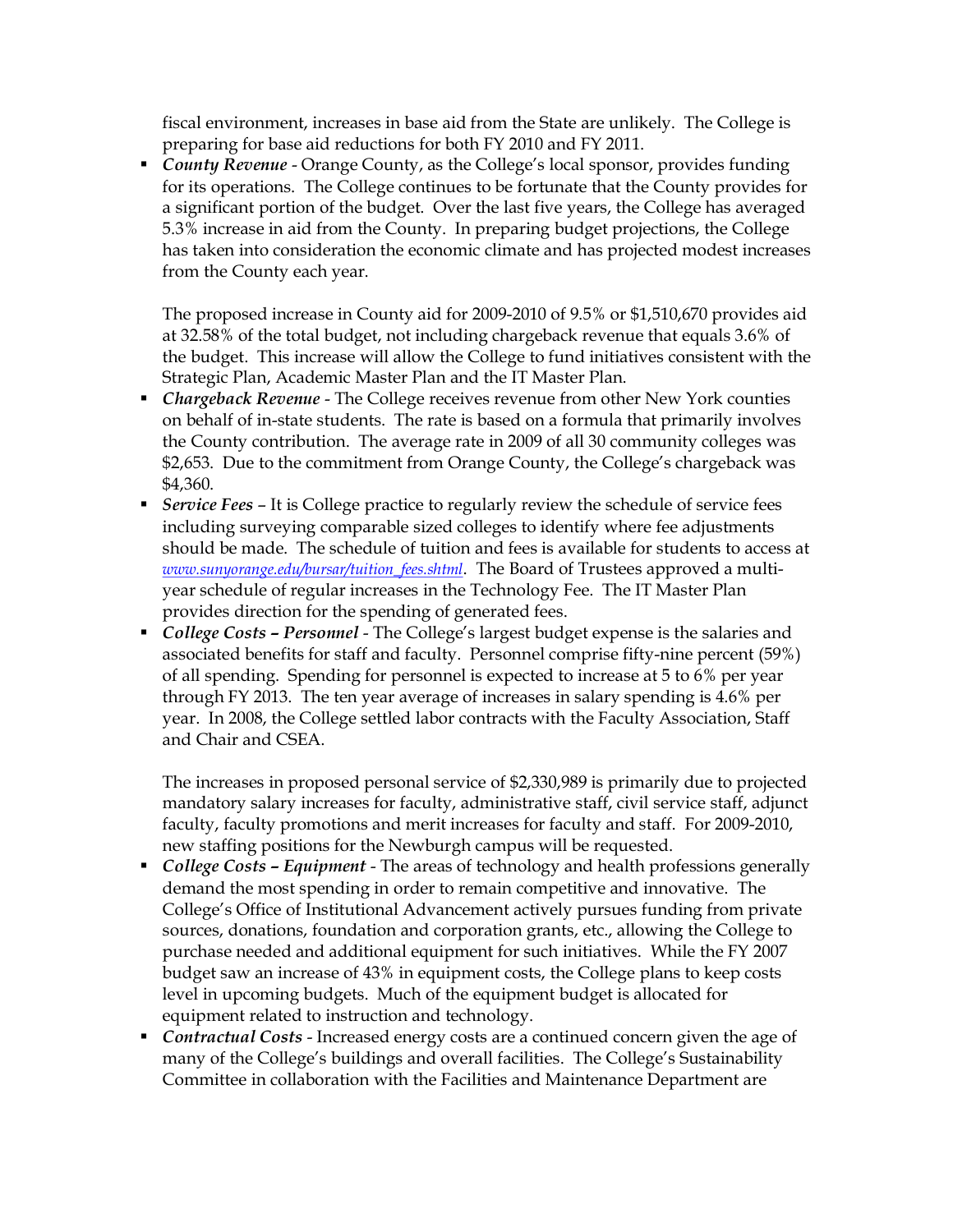researching energy issues and making recommendations on energy efficiency solutions that the College can implement.

**• Capital Budget** - The College receives funding for capital projects from the State University's Construction Fund from the State of New York. Orange County Community College has submitted its five year plans based on the Facilities Master Plan. Projects that the College has recently completed include various safety and security projects, ongoing building maintenance and renovations, improved accessibility to facilities to ensure ADA compliance, parking lot renovations and expansions, renovations to the athletic facility, etc. Future projects include creating a pedestrian friendly campus by rerouting traffic, continued Newburgh campus construction and building construction of a Science, Engineering and Technology Center at the Middletown campus.

# *Fiscal Accountability*

The College participates annually in audits by an independent auditing firm to ensure that the institution is fiscally accountable and in compliance. In May 2006, the College hired a Budget Coordinator to monitor the College's operating budget, project year-end performance and reallocation of resources if expenses exceed the budget.

# *Trends in Net Assets*

Beginning in fiscal year 2007, the College and the County were required to implement GASB Statement No. 45 which established the standards of recognition of postretirement benefits. Previously, the College recognized the cost of providing postretirement health insurance benefits by expensing those costs when paid. In order to determine the amount of this liability, the County engaged actuarial services and included the College in the contract. The booking of these expenses (\$4,500,000 in 2007 and \$4,400,000 in 2008) have adversely affected net assets.

Additionally, the Banner conversion project has negatively affected net assets. The County advanced the money to implement the Banner project with the understanding it would be paid back over 10 years which amounted to an expense of \$1,841,018 impacting the Operating Budget in fiscal years 2007 and 2008. This portion of the deficit is being reduced by approximately \$200,000 per year but the GASB Statement No. 45 impact will continue to be reflected on financial statements.

# *Fiscal Challenges*

The College has given much attention to the planning and budgeting for the Newburgh Campus. This expansion will have a significant impact on the Operating Budget. The challenge will be to address the needs of both campuses in a fair and equitable manner while operating in an economic climate where resources remain flat and in some cases decreasing. The College will have to put strong effort into fund-raising and pursuing grant opportunities in order to support innovation and new technologies in educational programs, services and facilities.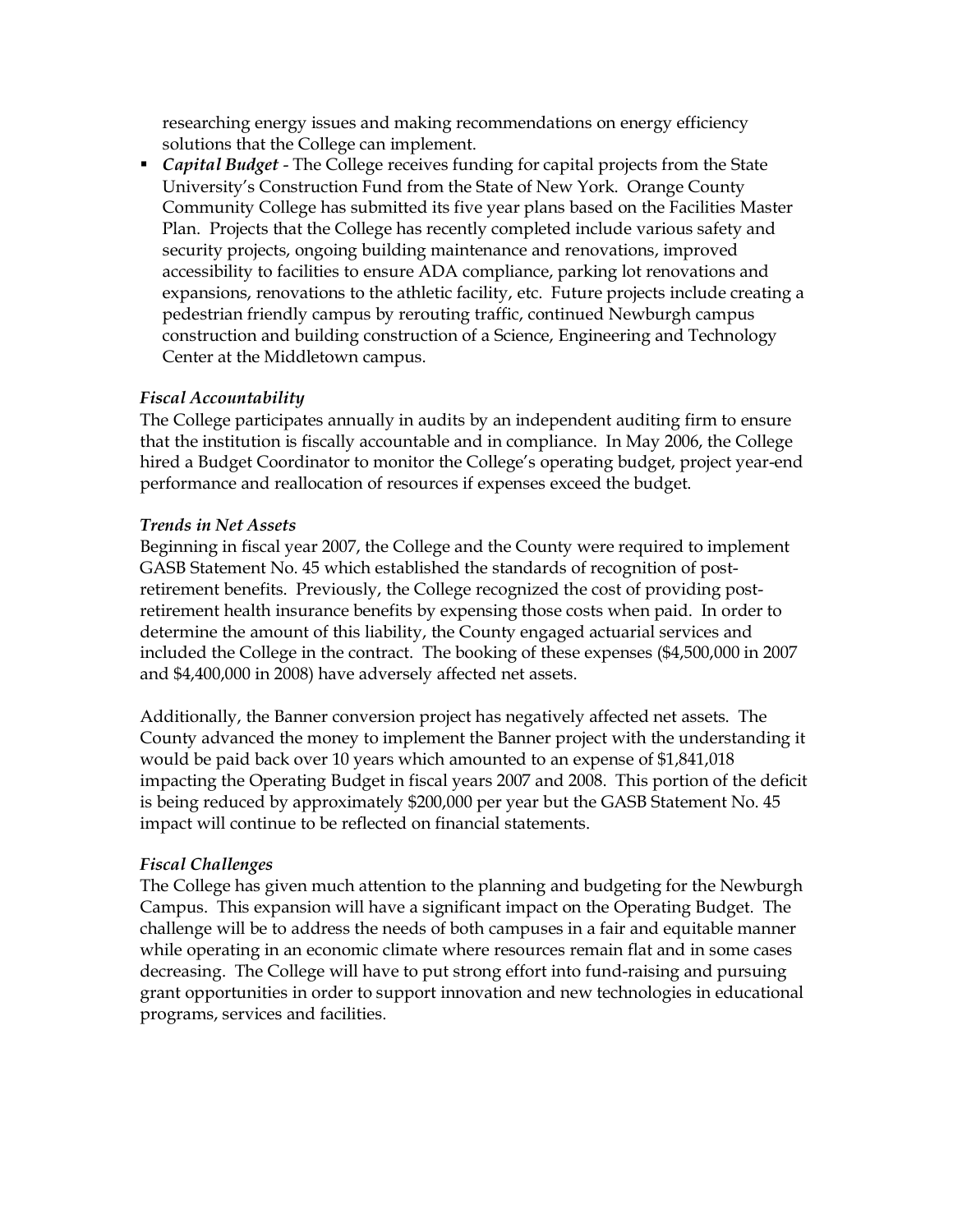# *Enrollment Projections*

The State University of New York (SUNY) system requires all community colleges to annually complete and submit a five year Enrollment Projection Plan. The projection plan is developed in collaboration with the Vice President for Administration, Vice President for Academic Affairs, Comptroller, AVP for Enrollment Management and the Institutional Planning, Assessment and Research Officer. Projections are made based on past years' actual enrollment, projection accuracy, as well as other information such as new programs or services, county high school graduation numbers and county employment data.

The table below summarizes Orange County Community College's projected and official enrollment and AFTE for the past five years.

|           | <b>Enrollment</b>              |                                      |                   | <b>AFTE</b>              |                       |                   |
|-----------|--------------------------------|--------------------------------------|-------------------|--------------------------|-----------------------|-------------------|
| Year      | Projected<br><b>Enrollment</b> | <b>Official</b><br><b>Enrollment</b> | <b>Difference</b> | Projected<br><b>AFTE</b> | Actual<br><b>AFTE</b> | <b>Difference</b> |
| 2008-2009 | 6,701                          | 6,763                                | 62                | 4,496                    | TBD                   | <b>TBD</b>        |
| 2007-2008 | 6,654                          | 6,602                                | $-52$             | 4,400                    | 4,381                 | 29                |
| 2006-2007 | 6,515                          | 6,524                                | Q                 | 4,418                    | 4,345                 | $-73$             |
| 2005-2006 | 6,343                          | 6,441                                | 98                | 4,334                    | 4,281                 | $-53$             |
| 2004-2005 | 6,142                          | 6,269                                | 127               | 4,283                    | 4,250                 | $-33$             |

# *Table 1 – Five Year Projected and Official Enrollment and AFTE*

*Data maintained by the State University of New York*

The College's current five year Enrollment Projection Plan modestly projects an increase of 1.5% in enrollment for the next several academic years. The plan accounts for a greater increase in enrollment as the Newburgh campus construction is completed and academic programs become fully available. The College's five year enrollment projection plan submitted to the State University of New York is included in the required attachments section (Attachment II).

# *Enrollment Trends and Activity*

Orange County Community College has experienced consistent enrollment growth over the past five years in both headcount and full-time equivalency (FTE). Highlights include:

- ß Consistent increase in total headcount and credit hours from Fall 2004 to Fall 2008
- 4.4% increase in total credit hours from Fall 2007 to Fall 2008
- **Full-time student enrollment has increased significantly supporting recent economic** driven trends at community colleges
- Consistent increase of Hispanic student enrollment at College reflecting growth of population group in County
- Rearly 64% increase of enrolled students "Under Age 18" from Fall 2007 to Fall 2008
- Traditional age student enrollment has grown while non-traditional age student enrollment remains static
- **Significant increases in total headcount of Community College in the High School** students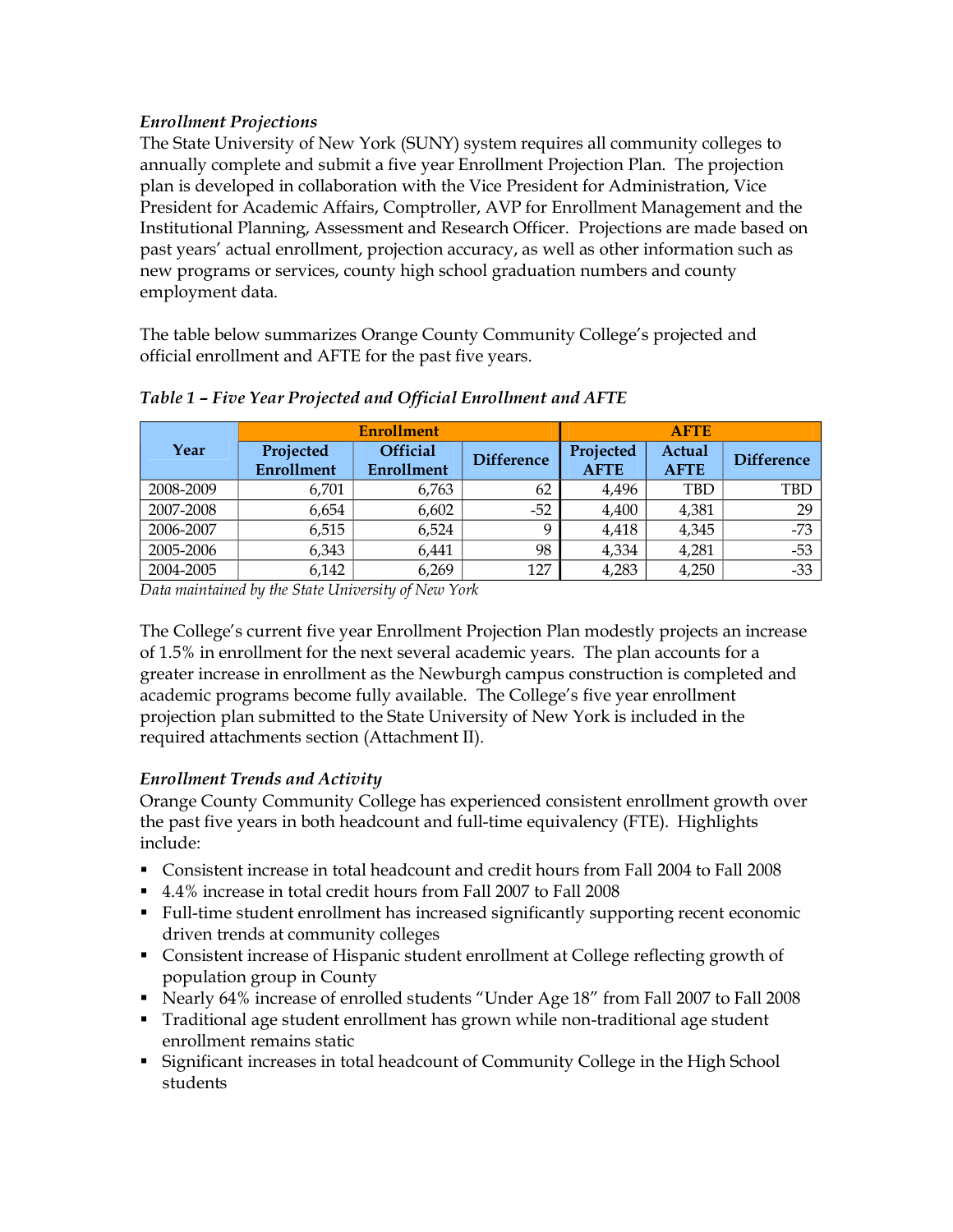The following graphs and charts illustrate Orange County Community College's enrollment trends over the past five years including total headcount, credit hours, fulltime and part-time headcount and headcount by age, student type and ethnicity.



*Figure 1: Orange County Community College Total Headcount Fall 2004 – Fall 2008*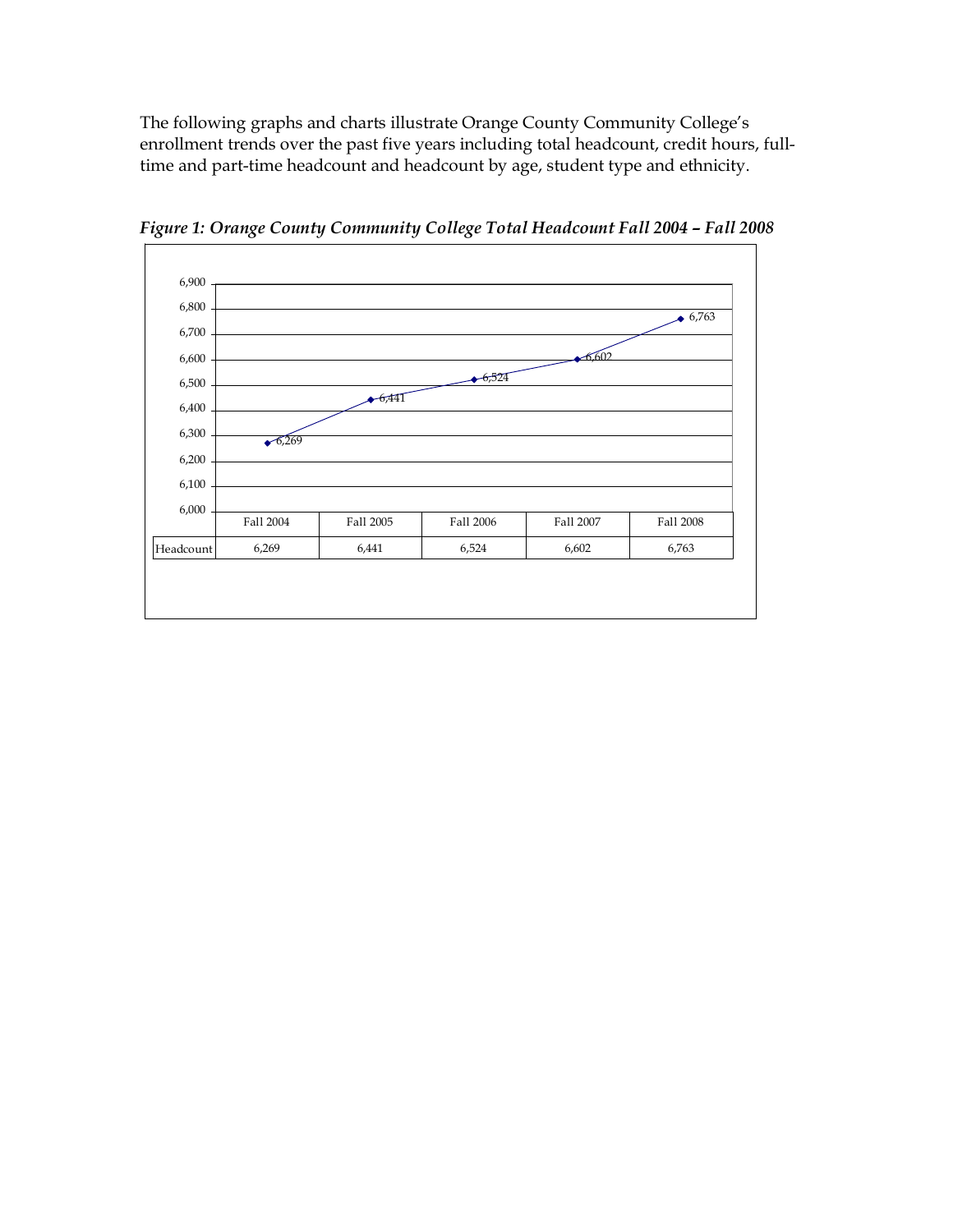

*Figure 2: Orange County Community College Full Time & Part Time Headcount Fall 2004 – Fall 2008*

*Figure 3: Orange County Community College Total Credit Hours Fall 2004 – Fall 2008*

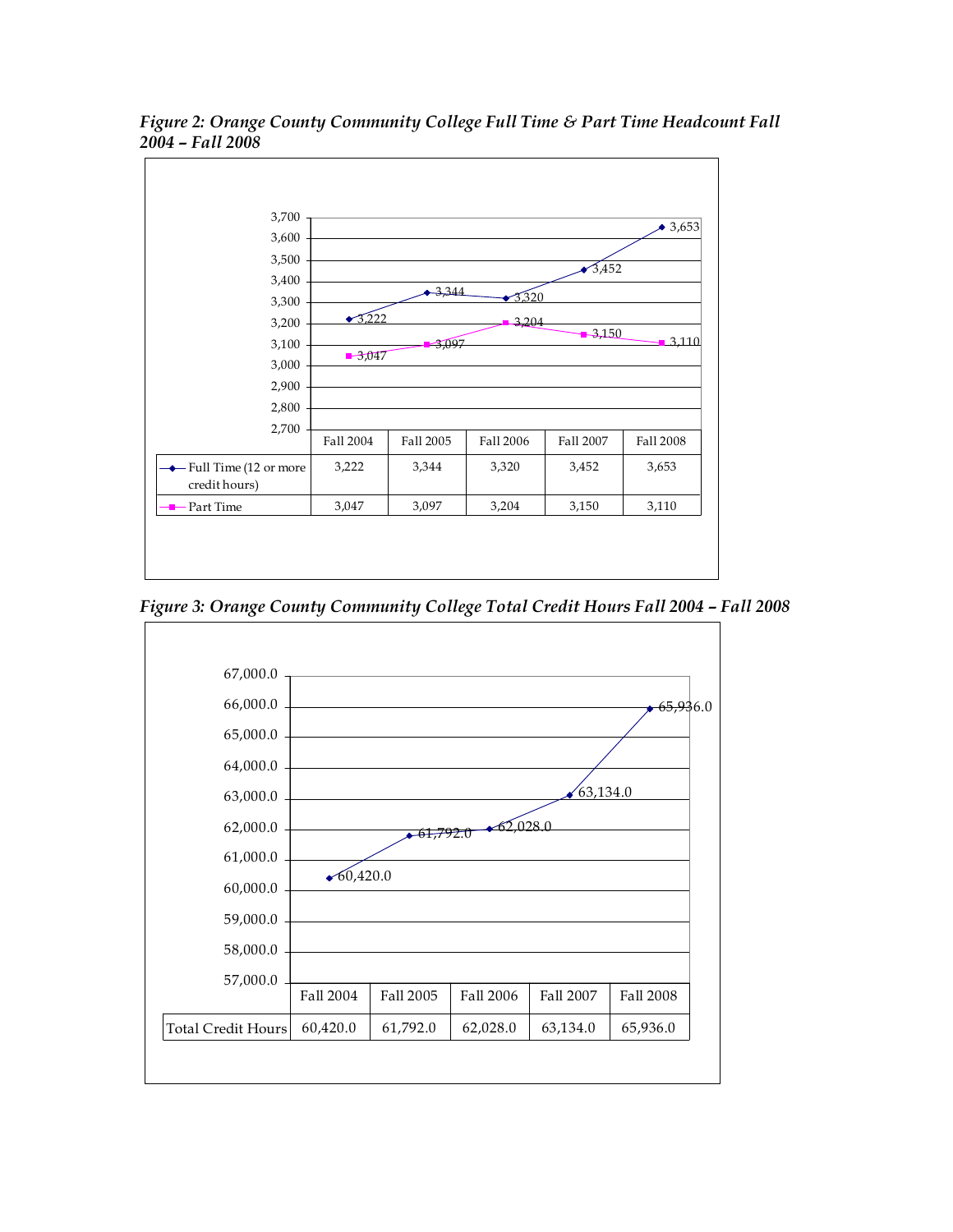

*Figure 4: Orange County Community College Annual FTE Fall 2004 – Fall 2008*

*Figure 5: Orange County Community College Headcount by Race/Ethnicity Fall <sup>2004</sup> – Fall <sup>2008</sup>*

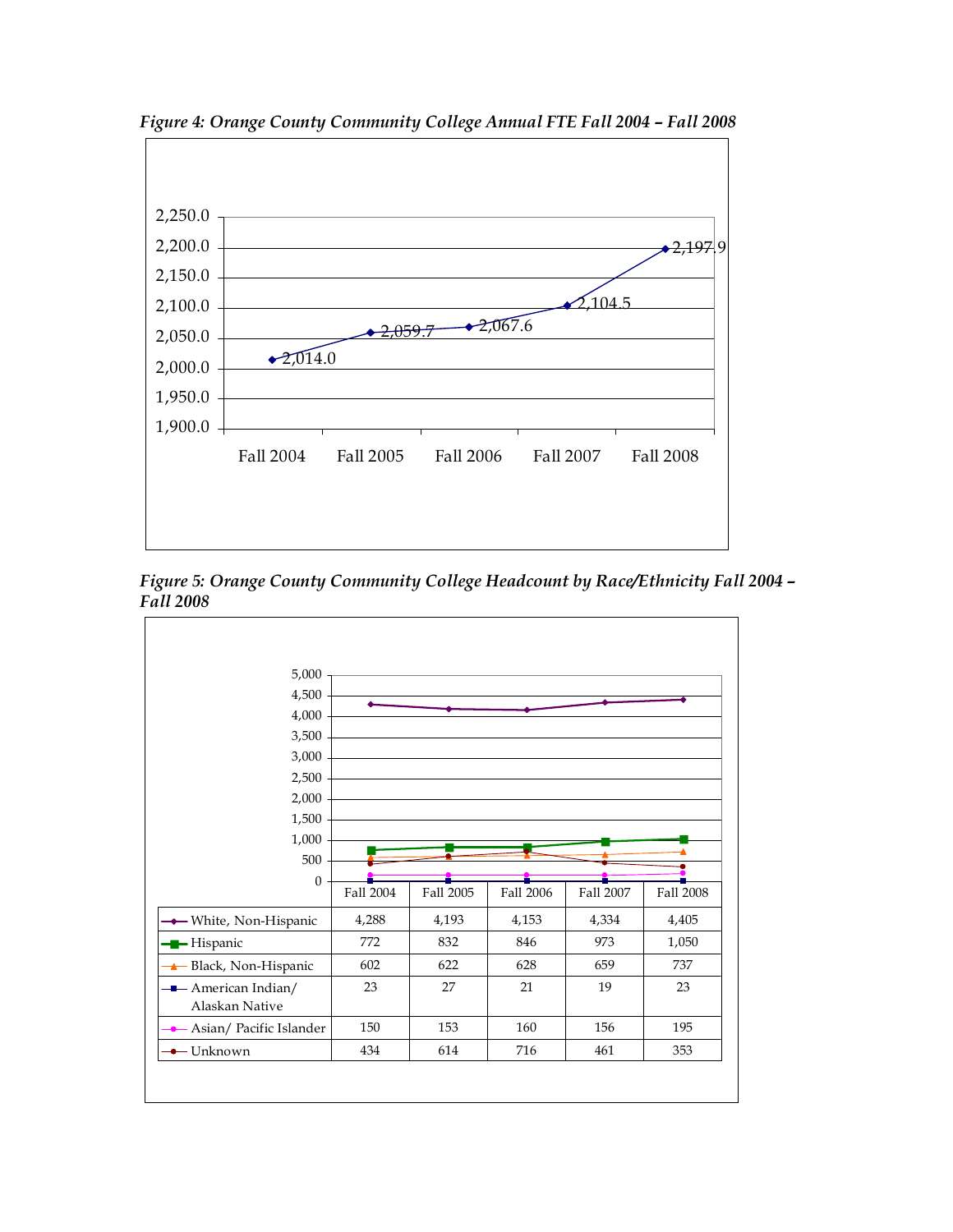

*Figure 6: Orange County Community College Headcount by Student Type Fall <sup>2004</sup> – Fall <sup>2008</sup>*

*Figure 7: Orange County Community College – Community College in the High School (CCHS) Total Headcount Fall 2004 – Fall 2008*